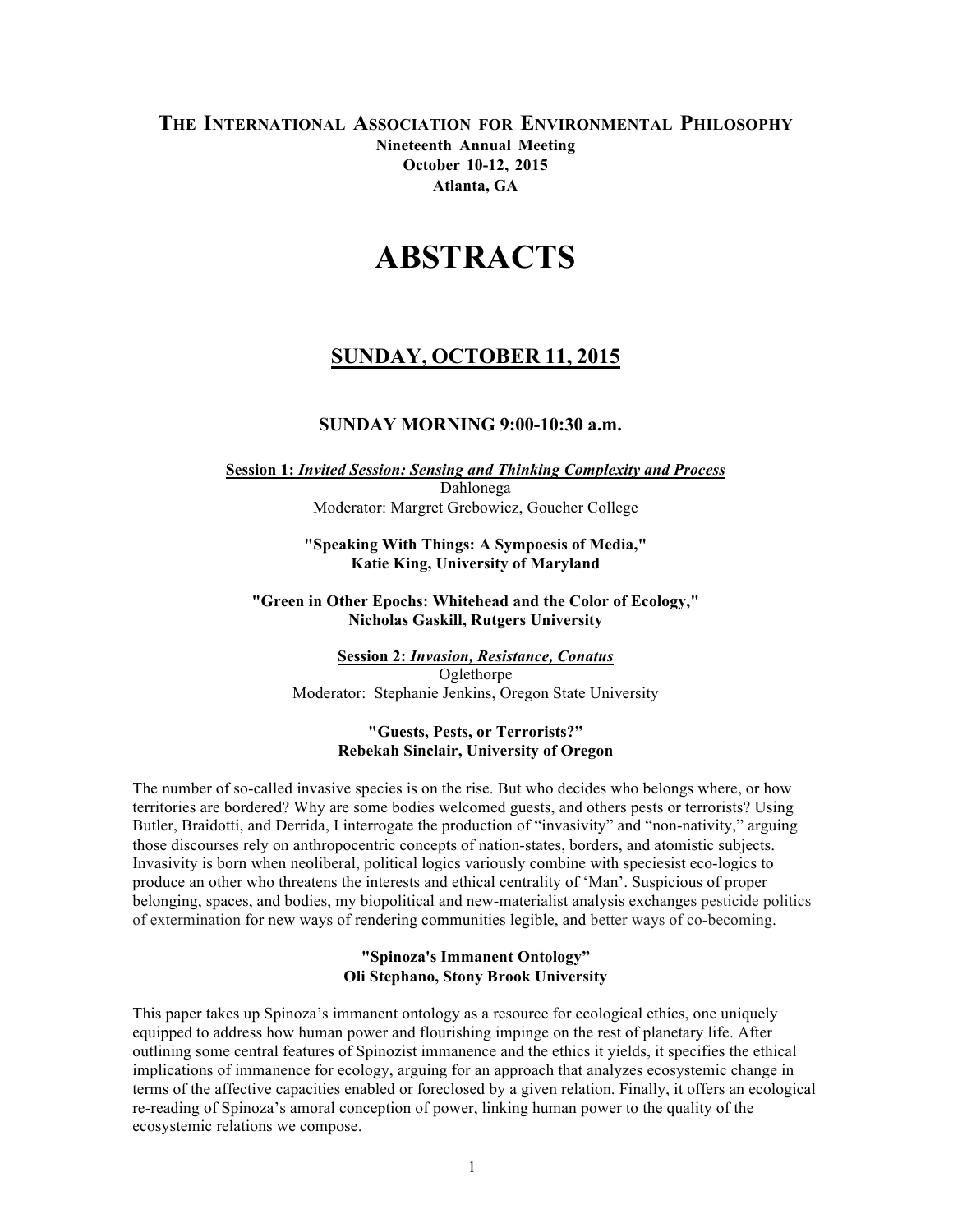#### **"Re-placing Reason within Soliphilic Materialism" Molly Sturdevant, Saint Xavier University**

In this essay, I expand Val Plumwood's description of the possibility of ecological rationality as a *negating* force (Plumwood, 2002). I draw on two resources, (1) Jane Bennetts' 2010 study of the vital materialism of Hans Driesch, and (2) Glenn Albrecht's notions of *solastalgia* and *soliphilia* to suggest that ecological reason must be embodied, and must act as a negating or regulatory force. The technē of sustainability is thus decreation. I conclude that the regulatory impulse of Driesch's *entelechy* and the concern of *soliphilia* are both material *and* unproductive in principle, and thus "ecological."

# **Session 3:** *Anthropocentrists against Anthropocentrism*

Marietta Moderator: Brian Treanor, Loyola Marymount University

# **"What is the Original Face? Buddhism, Levinas, and Animality" Brian Schroeder, Rochester Institute of Technology**

The paradox of the Zen Buddhist kōan resists in a significantly different way what Levinas identifies as the totalizing way of the same. Buddhism provides a critical insight into faciality that goes beyond Levinas' anthropocentric view, and undercuts his refusal of "paganism," thereby providing the ground for a deeper realization of ethical relationship between humans and animals. This paper proposes a fundamental experience of "original face" of the animal, which is possible only by way of a direct face to face encounter.

# **"Contributions of Levinas' Ethical Phenomenology to the Development of a Phenomenological Theory of Ecological Responsibility" Robert Scott, University of Georgia**

Scholars disagree whether or not Levinas can be a useful resource for environmental ethics. I argue for three ways in which Levinas' ethical phenomenology, with some modifications, can be a useful resource for the development of a phenomenological theory of ecological responsibility. I contend, first, that Levinas' description of desire for the other provides guidance for the conceptualization of ethical imperatives. Second, his description of diachronic responsibility contributes to the conceptualization of temporal character of ecological responsibility. Finally, I argue that his discussion of sensibility offers insight into what a respectful, dialogical relationship with nature involves.

# **"The Emergency of Thought" Yong Dou (Michael) Kim, Villanova University**

This paper attempts to overcome the objection to Kantian ethics, viz., that the considerations of practical reason include only our own species. The first part of the paper offers an account of the moral subject as inadequate to reason's practical task without the appropriate affective or passionate attunement by throwing our own freedom into question. The second part of the paper draws on various resources – including Midgley's criticism of Kantian ethics and feminist theory – to gesture toward a new understanding of "subject" and "world", viz., in sympathetic relations of parts – but in a whole that is never completed in thought. The ecological demand of practical reason must therefore be to construct a world in which morality is possible.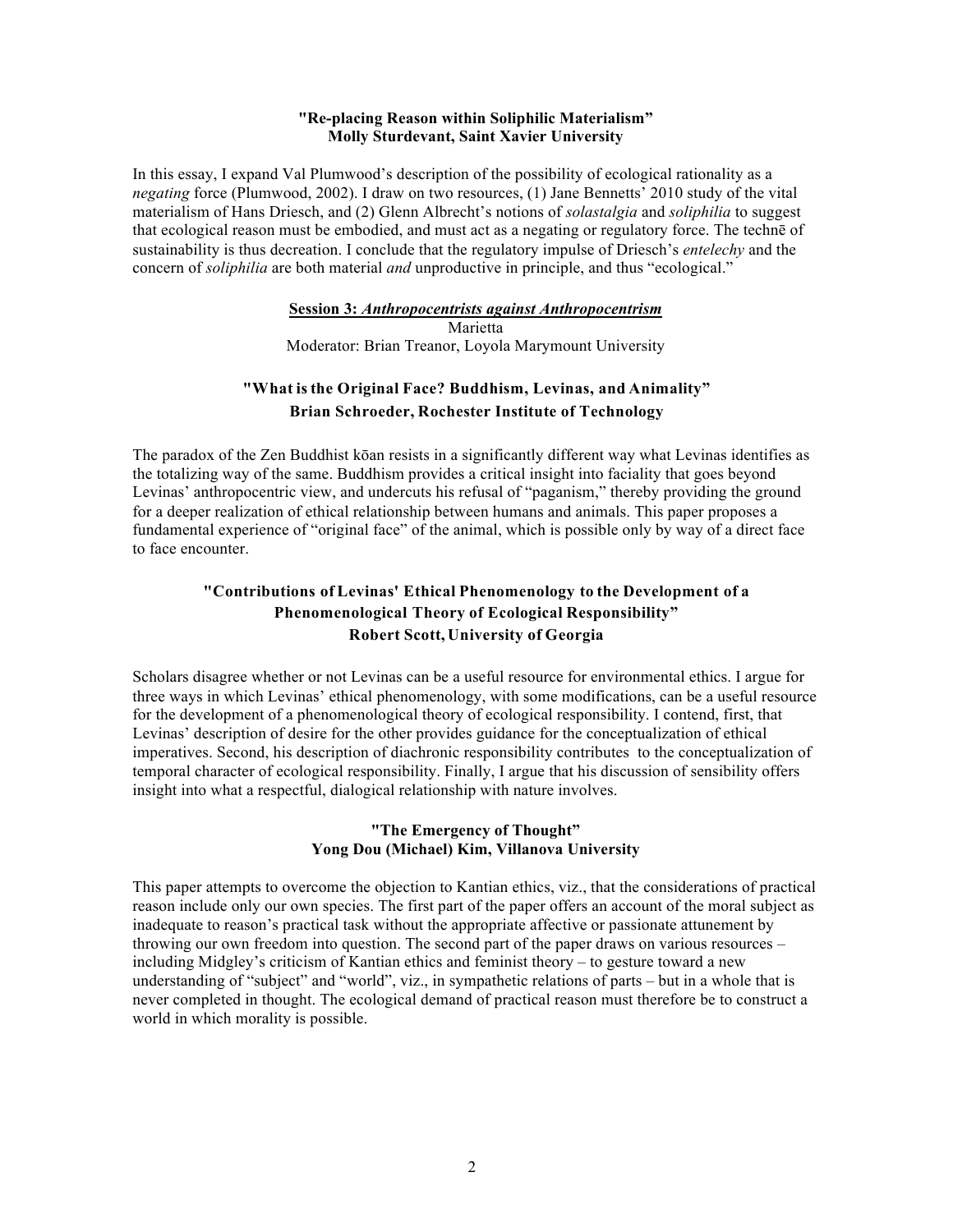#### **SUNDAY MORNING 10:45 a.m.-12:15 p.m.**

#### **Session 1:** *Panel on Bridging Bioethics*

Dahlonega Moderator: Tom Weidemeyer, Florida Atlantic University

#### **"Re-Conceptualizing Bioethics: Public, Individual, and Environment" Bruce Jennings, Center for Humans and Nature**

From the perspective of environmental philosophy, contemporary American bioethics remains significantly disconnected, epistemically and ethically, from environmental concerns. In this presentation, I will critique some of the conceptual and normative distinctions that separate dimensions of bioethics. I will then argue that we have good historical, conceptual, and outcomes-based reasons for reconceptualizing bioethics as a commitment to life itself. Contributions from environmental philosophy have the potential to reshape the conceptions of health and autonomy that drive bioethics.

#### **"Ecological Health and New Frontiers for Environmental Ethics" Jonathan Beever, Pennsylvania State University**

The concept of "environmental health" is morphing into a new conception of "ecological health" that imbricates the human and the natural domains of life. This ecological turn will transform the Cartesian understanding of the human organism, and it will also transform the perspective on the health and functioning of nonhuman species, landscapes, and ecosystems. This ecological turn also implies that ethical concerns for human health and ethical concerns for the healthy functioning of nonhuman species and ecosystems should not be treated separately in ethical analysis, but seen instead as conceptually interrelated and mutually illuminating.

#### **"Public Health Ethics: Bridging Medical, Public Health, and Environmental Ethics" Lisa M. Lee, Presidential Commission for the Study of Bioethical Issues**

Public health ethics emerged from bioethics as a result of concerns outside the individual-and-provider relationship and increasing sensitivity to justice in health. Some scholars have suggested a focus on primordial prevention, addressing the broadest level of risk factors associated with disease. Public health ethics is concerned with communities, individuals, and the environment. I will consider the foundational values in these fields and examine how public health ethics can support primordial prevention now and how it might bridge medical, public health, and environmental ethics in the future.

#### **"Aging and Environment: Ethical Issues at the Interface of Aging Demographics and Environmental Challenges" Peter Whitehouse, Case Western Reserve University**

Human populations are aging in most regions of the world. The dual trajectories of climate change and demographic aging threaten to overwhelm intersecting social and natural systems. This confluence of ecological and social forces inspires the need to rethink the conceptual and practical relationships among clinical biomedical, public health, and environmental ethics. The individual and population challenges presented by dementia will be used in this presentation to illustrate the growing need to build these bridges.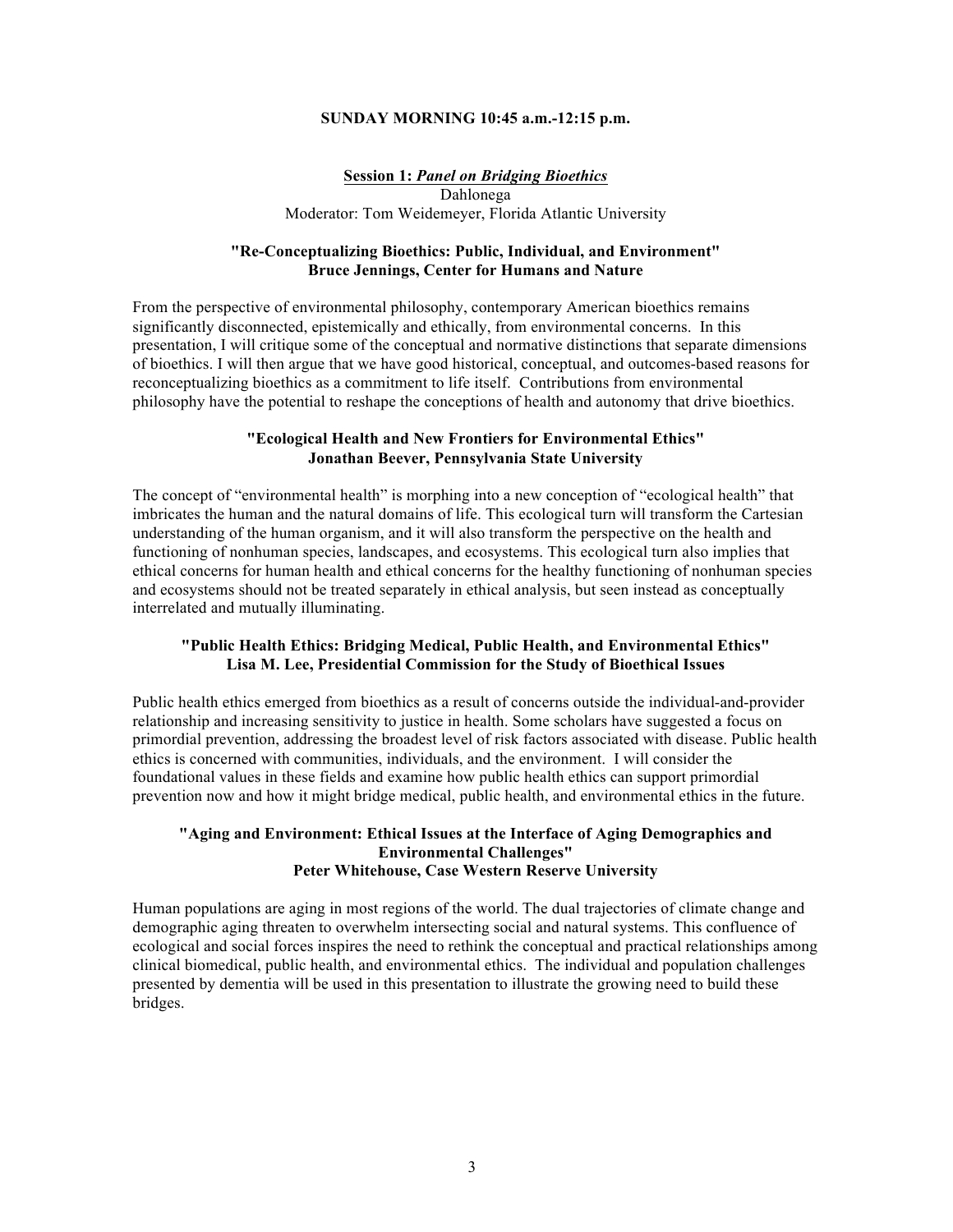**Session 2:** *Invited Book Session: Bryan Bannon's From Mastery to Mystery*

Oglethorpe Moderator: Ladelle McWhorter, University of Richmond

#### **Irene Klaver, University of North Texas David Wood, Vanderbilt University Bryan Bannon, Merrimack College**

# **Session 3:** *Hermeneutics, Language, and Art* Marietta Moderator: Robert Melchior Figueroa, Oregon State University

#### **"Prejudice, Science, and Aesthetic Appreciation of Nature: Gadamer and Carlson on Science, Aesthetics, and Understanding" M. Joseph Aloi, University of North Texas**

This paper explains how scientific knowledge is relevant to aesthetic appreciation of nature by drawing on Gadamer's observation that all understanding "is to be thought of ... as participating in an event of tradition." Allen Carlson argues that scientific knowledge enhances our aesthetic appreciation of natural environments. This is true, but not because 'applying scientific knowledge' is a step in a methodical approach for appreciating the beauty of nature. Rather, to experience nature aesthetically is a way to understand something about nature through understanding the tradition in which this experience occurs. Science is a crucial part of this tradition.

#### **''Natural Understanding: The Environmental Relevance of Gadamer's 'World' and 'Environment'" Nathan Bell, University of North Texas**

A careful consideration of the terms "world" (human meaning) and "environment" (general surrounding of existence) as they appear in the work of Hans-Georg Gadamer can contribute to evaluating conflicting environmental understandings. Ecologically apathetic understandings of the natural environment seek to sever the world and the environment, and thus are problematic. On the other hand, concerned understandings of the natural environment often hold a more appropriate relation of world and environment. An examination of this distinction gives us new ground for sorting out how positive understandings of the natural environment are hermeneutically better understandings.

# **SUNDAY AFTERNOON 2:00-3:30 p.m.**

#### **Session 1:** *Agency, Temporality, Freedom* Dahlonega Moderator: David Wood, Vanderbilt University

# **"A Few Good Men, A Few Hungry Lizards: Emancipating Nature with Sartre and Deleuze" Billy Dean Goehring, University of Oregon**

How could freedom be thought of as a natural category? This paper evaluates the concept of *lines of flight* in the work of Deleuze and Guattari and Sartre, making reference the behavior of Balearic lizards and the evolutionary history of the giant panda. Opposing a naturalized freedom to an emancipatory nature, I argue that the latter enables us to find these lizards and pandas politically instructive. If lizards and pandas are free to live *otherwise*, and if their freedom had dramatic consequences for themselves and the makeup of their worlds, what is stopping human beings from doing the same?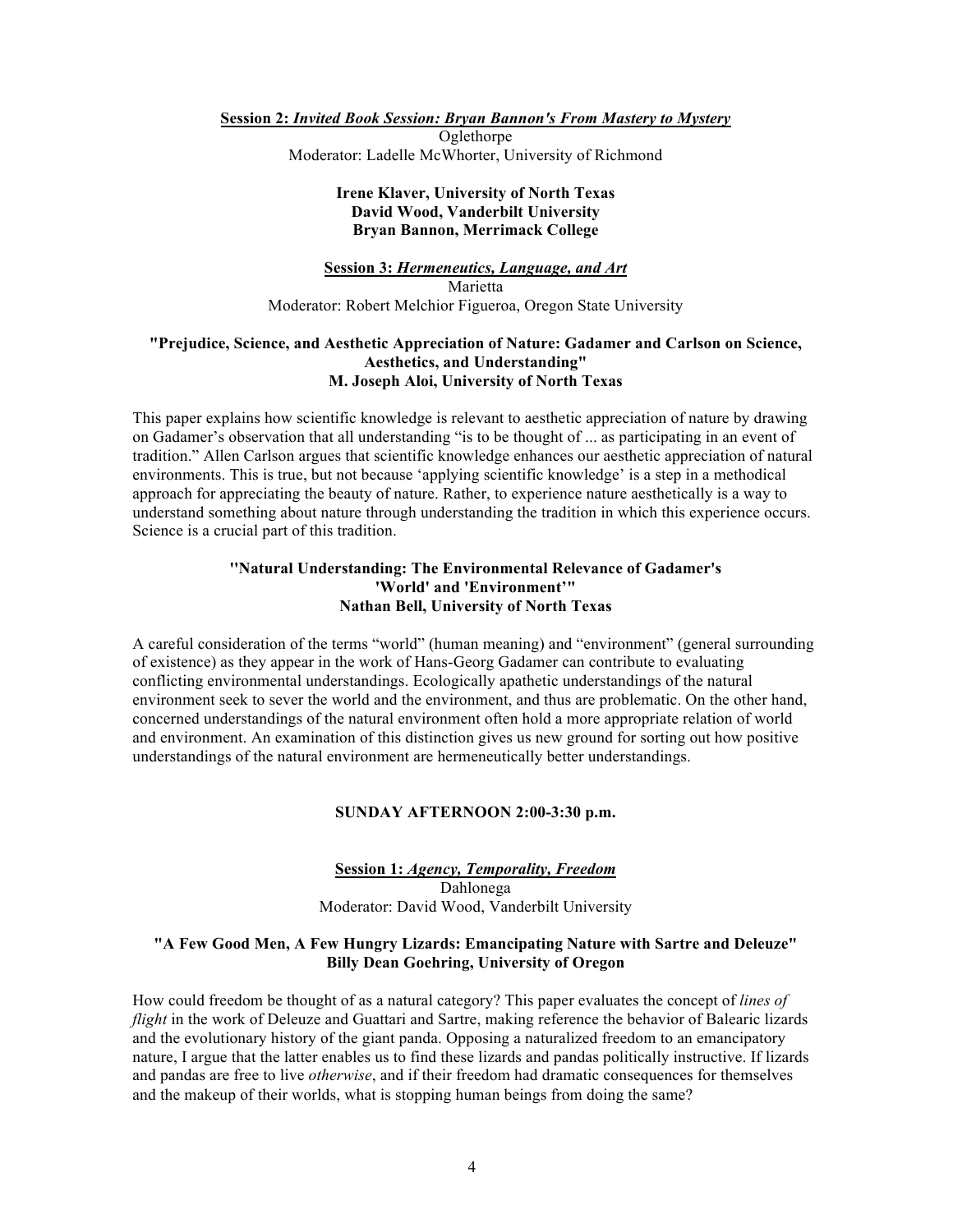#### **"Considering Unprecedented Challenges" Eva Maria Raepple, College of DuPage**

Never before in history have the cumulative innovations in science and technology confronted humanity with a scale of unprecedented situations that require equally unprecedented judgments. Tradition cannot provide a seamless "bridge" between thinking lived time and objective time, as it cannot solve the *aporias* between earthbound experience, abstract scientific knowledge and our ability to engineer processes. I argue that the productive imagination prompted by certain works of art can serve as viable path in the task of critically reconsidering unprecedented perplexing environmental challenges.

#### **"Affectivity and Plants: A Consideration of the Middle Voice" Marjolein Oele, University of San Francisco**

Grasping plant life through the conceptual framework of the *middle voice* alleviates difficulties in deciding whether plants are mostly "active" or "passive" beings. The middle voice explains their *immersion* in transformative, photosynthetic activities that are hardly visible and their capacity for open, indeterminate growth. Additionally, the middle voice with its emphasis on *locality* is particularly well suited to address the positional dispersal of selves that nonetheless still establish a plant community. Finally, the middle voice allows for a consideration of plant life as a symbiotic, communal form of life that defies strict opposition between self and non-self.

# **Session 2: Invited Book Session: Cynthia Willett's** *Interspecies Ethics*

**Oglethorpe** Moderator: Margret Grebowicz, Goucher College

#### **Stephanie Jenkins, Oregon State University Rebekah Sinclair, University of Oregon Cynthia Willett, Emory University**

# **Session 3:** *Vulnerability, Hospitality, and Gardens* Marietta Moderator: Irene Klaver, University of North Texas

# **"Sovereignty, the Earth and an (In)Hospitable Future to Come" Blake Scott, Concordia University**

This paper takes up the notion of 'turn-taking' as it appears in Derrida's *Rogues* in relation to, both, the democratic experience and an understanding of inter-generational justice that it affords. This is done through, both, an analysis of Derrida's conceptions of self-identity, giving, and sovereignty in *Rogues*, and through taking up Allen Habib's article 'Sharing the Earth: Sustainability and the Currency of Inter-Generational Environmental Justice.' While inter-generational justice is often cast in terms of a Rawlsian model of distributive justice, and while such models are used to discuss environmental sustainability theory—I argue that Habib's notion of 'sharing by turns,' can be shown to have greater normative force *a fortiori* once put into conversation with the ontological considerations of 'turn-taking' given by Derrida.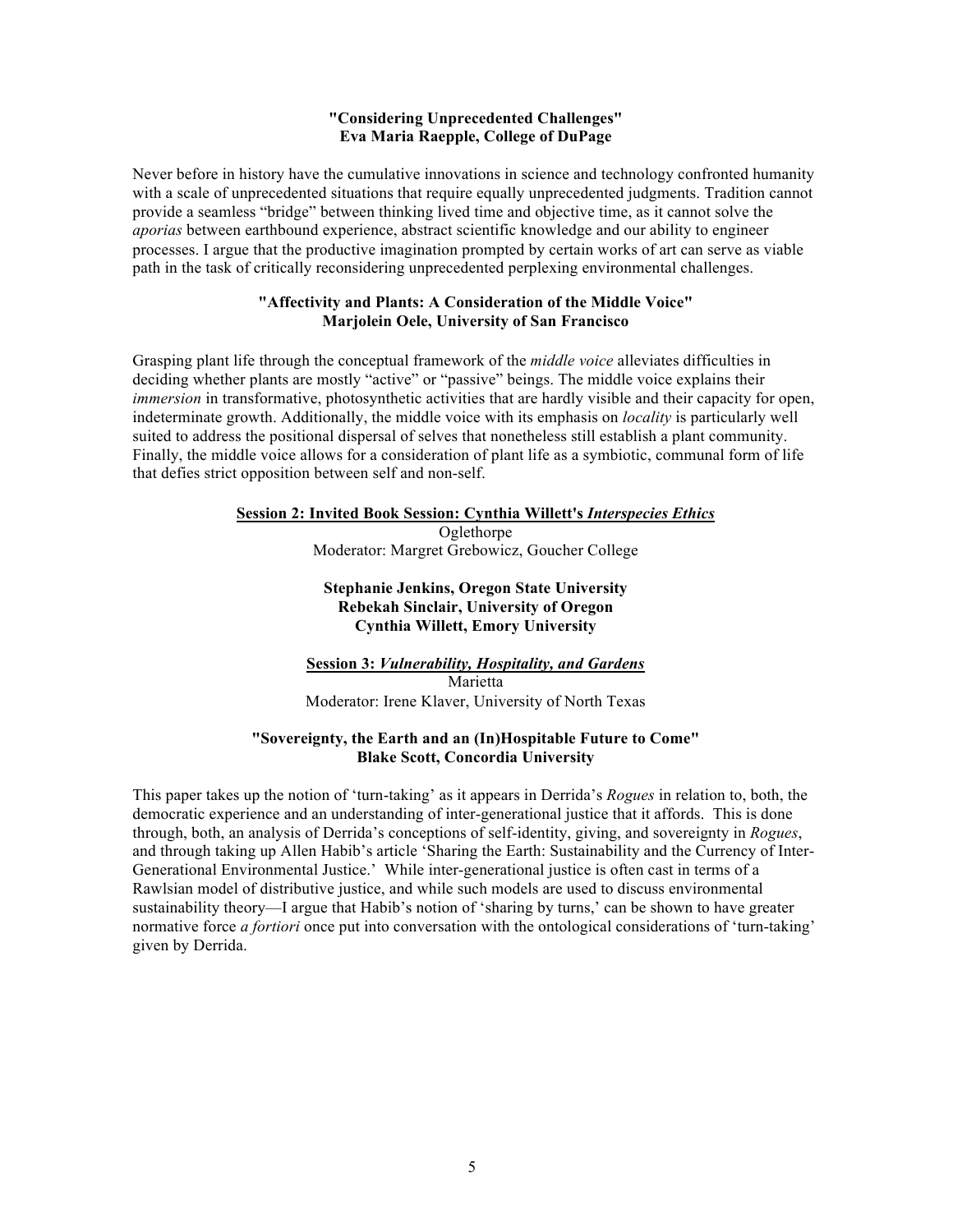# **"Cultivating the Garden: Object-oriented Ontology and New Materialism as Environmental Philosophies" Brian Onishi, University of North Texas**

Both object-oriented ontology and new materialism offer radically ecologically perspectives that are capable of informing our theoretical and political frameworks regarding the environment. However, there is little work that explicitly connects these movements to environmental philosophy. In this paper I will provide a brief sketch of both object-oriented ontology and new materialism. I will then turn to the garden as an entity that is intimately enmeshed in human and non-human political milieus and argue that both object-oriented ontology and new materialism should be considered environmental philosophies.

# **SUNDAY AFTERNOON 3:45 p.m.-5:15 p.m.**

# **Session 1:***Rethinking Environmental Philosophy with Merleau-Ponty: Aesthetics, Imagination, Perception* Dahlonega Moderator: Chaone Mallory, Villanova University

#### **"Intertwinings: Rethinking Environmental Ethics through Aesthetics with Merleau-Ponty" Joe Balay, Christopher Newport University**

The following paper examines the claim that environmental aesthetics helps ground environmental ethics by locating an intrinsic form of value in nature. Building on recent observations about the environmental significance of Maurice Merleau-Ponty's work, I argue that he helps problematize the lingering anthropologistic belief that nature stimulates human aesthetic experience without being capable of such experience. In turn, I show that in his *Nature* lectures, Merleau-Ponty identifies a protoaesthetics in the underdetermined and interconnected perceptual relations of the natural world, a finding that helps re-ground environmental ethics in the *ontological value* and *structural freedom* of perceptual being.

# **"Modeling Environmental Imagination with Notions from Merleau-Ponty" Irene Klaver, University of North Texas**

I focus on two rather un-explored Merleau-Pontyian notions, "operative intentionality" and "sedimentation and reactivation," and show how they have a fundamental place in his phenomenology and ontology and could provide a productive conceptual conduit to a further understanding of the workings of an environmental imagination. I develop a notion of environmental imagination as *operative* imagination which can account for change. I conclude by exploring the operative role of images in a practice of reactivating an environmental imagination to facilitate change in sedimented relations to our environment.

# **"Dogen and Leopold: Toward a New Ecology" Gerard Kuperus, University of San Francisco**

This paper engages with the thoughts of both Dogen and Leopold. Their respective non-anthropocentric approaches – to study "the walking mountains" or to "think like a mountain" – propose a decentralized position for the human being. In order to make this decentralization more concrete, I will discuss some important implications of such a non-anthropocentric approach by relating it to current debates regarding indigenous versus non-native species. The paper argues that ecology can learn more from its own discoveries if it is willing to question its categories and ideas.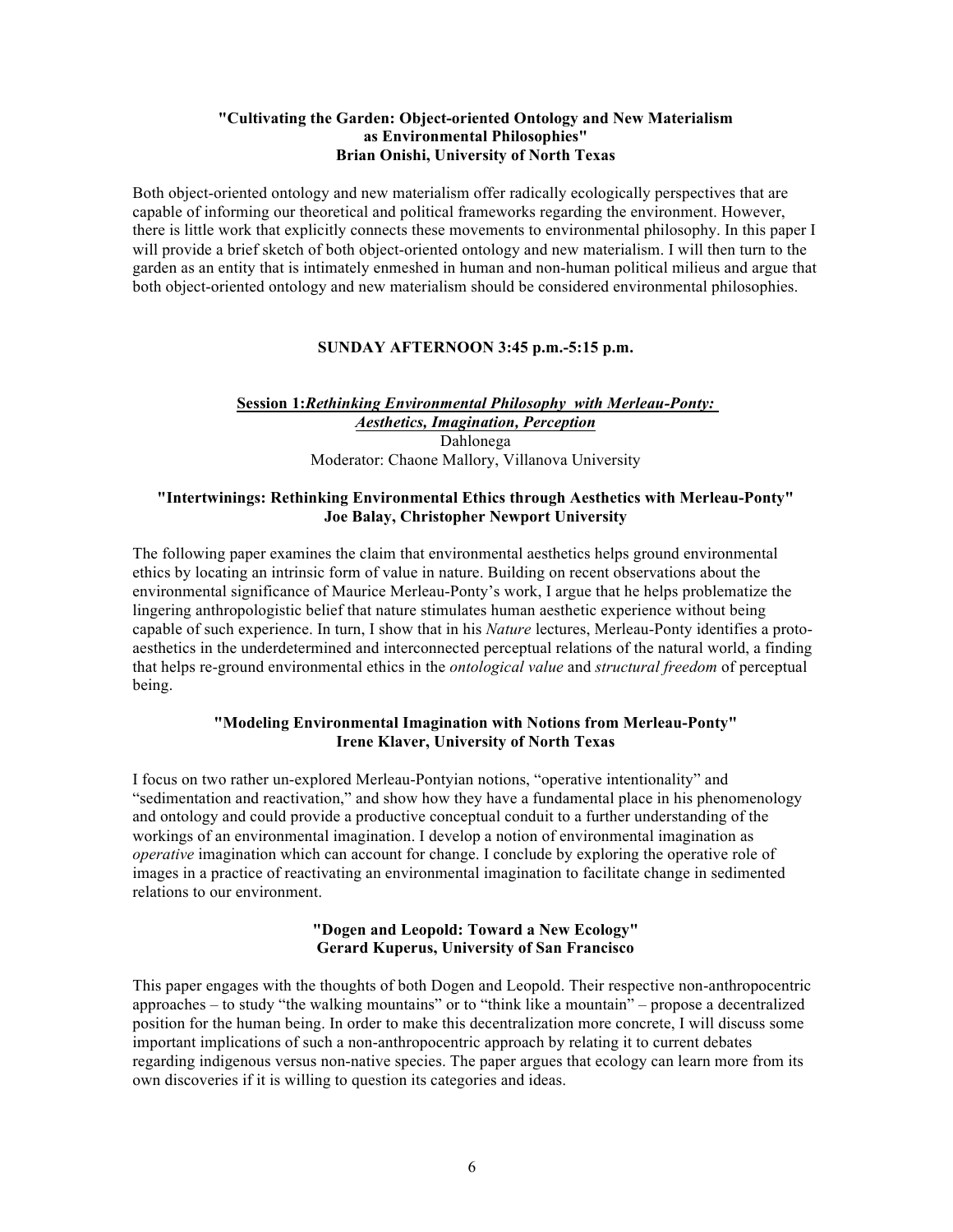**Session 2: Panel on** *De/Naturalization and Biopolitics: Unsettling "Life Itself"*

Oglethorpe Moderator: Bryan Bannon, Merrimack College

# **"If the Earth Should Tum Upon Herself: Irigaray and the 'New' Feminist Materialisms" Rachel Jones, George Mason University**

This paper examines the 'return to matter' that can be taken to characterize much recent feminist thought. Despite its appeal for both feminist and ecological projects, there is a risk in such a return of (inadvertently) reinstating an objectifying and anthropocentric realism and a reification of 'life itself'. The paper deploys Kant's essays on the Lisbon earthquake to compare different possible feminist/queer/materialist responses to an earth that moves, and to suggest that, despite some of the other problems with her work, Irigaray's 'sensible transcendental' offers a return to matter as generative and differential while avoiding the more problematic return to realism

# **"Vulnerability and Elemental Difference" Emily Parker, Towson University**

Judith Butler has been accused of socio-centrism, an unwillingness to think the powers of bodies. I argue on the contrary that Butler's notion of vulnerability is crucial for ecological politics in its unprecedented attention to the elementality of difference. For Butler vulnerability is not in fact something created by political life; it inspires ever-altering political dynamics and resists attempts to define, predict, and control. Vulnerability is an indication of animality and fragility, making it possible to conceive of political life as one manifestation of the ecological.

# **"Queer Ethics as Geological Frottage: Rethinking Eros in Anthropocene Feminism" Lynne Huffer, Emory University**

This paper argues that the term "eros" provides us with a powerful philosophical tool for engaging both the renaturalizing and geontological turns in what some have dubbed anthropocene feminism. Specifically, the paper rethinks Foucauldian rupture with Irigarayan lips as rifts or geological failles to describe an erotic undoing and ethopoietic remaking of ethical thinking in the Anthropocene. If queer eros names an ethical struggle in the face of the mass extinction of multiple forms of life, that struggle forces the biopolitical to confront the geontological in a dissolution of life itself that cannot be thought.

# **Session 3: Invited Session in Honor of David Seamon:** *25 Years of the Newsletter on*

*Environmental and Architectural Phenomenology* Marietta Moderator: William Edelglass, Marlboro College

**Robert Mugerauer, University of Washington Dylan Trigg, University of Memphis David Seamon, Kansas State University**

# **IAEP BUSINESS MEETING Sunday 5:30 p.m. Dahlonega**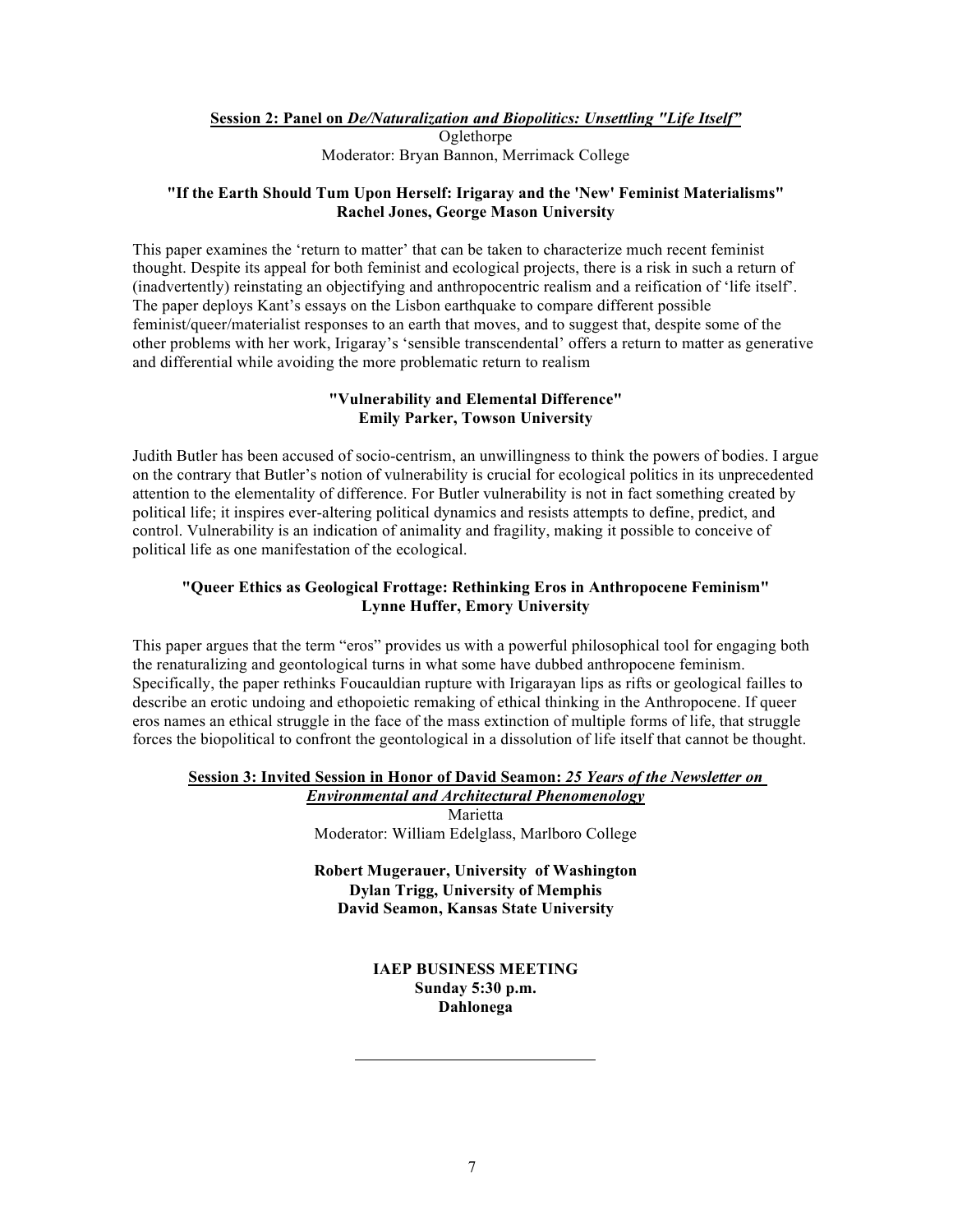# **MONDAY, OCTOBER 12, 2015**

# **MONDAY MORNING 9:00 a.m.-10:30 a.m.**

**Session 1:** *Ethics of Food and Wine* Dahlonega Moderator: Barbara Muraca, Oregon State University

# **"Valorizing What is Natural" Kristina Gehnnan, University of Tennessee**

This paper explores the pervasive 'valorization' of what is natural in the rhetoric of contemporary food marketing and labeling (where to 'valorize' is to present as good, right, and choice-worthy). The valorization of what is natural makes naturalness into a powerfully normative concept. But most good food is not natural in any meaningful way. Instead, good food is normally essentially cultured. I hypothesize that valorizing natural food is rhetorically compelling because it speaks to generationallyand culturally-specific anxiety about the human-wrought extinction of nature, and I propose an alternative evaluative framework centered on ecological notions of participation and reciprocity.

# **"Ecological Feminism, Food Ethics, and the Problem of lncorporation" Anne Portman, University of Georgia**

In this paper I propose to discuss some preliminary theoretical concerns that arise when thinking about how to apply ecological feminist ethics in the area of food production. I will attend to the possible objection that an egalitarian relationship with nonhumans is simply incompatible with the agricultural project. I will suggest that one can skirt objections to the possibility of nonhierarchical relationship in this context by focusing on what is truly problematic about relational definition under dualized conceptual frameworks.

#### **"The Viticulture of Virtues: Organic, Biodynamic, and Sustainable" Julie Kuhlken, Misericordia University/Pedemales Cellars**

Due to perceived improvements in grape quality combined with long-term advantages to soil health, there is an active movement away from conventional viticulture toward organic, biodynamic, and sustainable alternatives. Nevertheless, given the very high costs associated with the conversion, and the fact that there is no associated price premium in the case of wine, these consequentialist reasons for conversion do not seem entirely sufficient to explain and sustain the movement, and in particular cannot explain the choice of organic, biodynamic, or sustainable. What I want to argue is that instead one should look to environmental virtue ethics to account for and encourage their adoption.

#### **Session 2: Invited Session:** *Environmental Philosophy and Critical Disability Studies*

Oglethorpe Moderator: Steven Vogel, Denison University

# **"Rethinking the Land Ethic, Crippling Environmentalism" Kim Hall, Appalachia State University**

**"Autism and Environmental Identity: Neurodiversity, Interspecies Empathy, and Environmental Justice" Robert Melchior Figueroa, Oregon State University**

**"Accessible Environments: Does Disability Studies Matter for Environmental Philosophy?" Stephanie Jenkins, Oregon State University**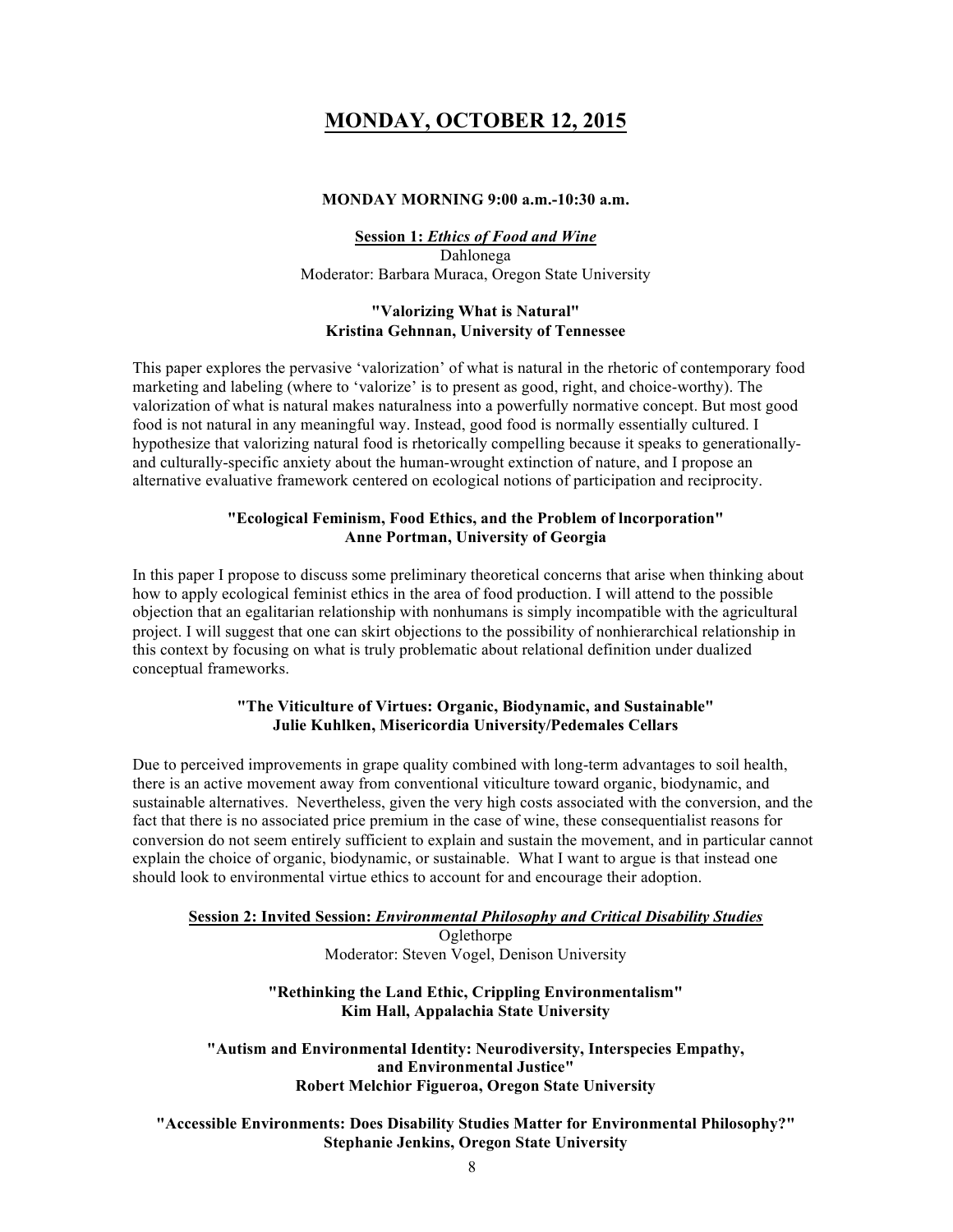**Session 3:** *New Perspectives on Aldo Leopold*

Marietta Moderator: Matthias Fritsch Concordia University

#### **"Aldo Leopold's Integrative and Mundane Phenomenology" Charles Brown, Emporia State University**

This paper compares and contrasts the methodologies of Edmund Husserl and Aldo Leopold while arguing that both combine a deconstruction of philosophical concepts constructed from the perspective of what Husserl calls "naturalism" and what Leopold calls "conventional science" with a return to the thing themselves as a way of recovering what has been concealed by the methodologies of mainstream natural science. Each attempts to rescue to moral discourse from what Husserl calls the "ideology of positivism" through descriptions of everyday life-world experience.

# **"Norton vs. Callicott on Interpreting Aldo Leopold: A Jamesian View" Piers Stephens, University of Georgia**

In this paper, I present an overview of the debate between Bryan Norton and J. Baird Callicott over the interpretation of Aldo Leopold's body of work leading up to and including the land ethic. A key point of differentiation is the question of whether Leopold may legitimately be read as a supporter of American pragmatism, as derived from Arthur Twining Hadley or William James. I defend Norton's claim that a pragmatist reading is plausible, but diverge from him in seeing this influence as being both drawn more directly from James and being more nebulous in its impacts across Leopold's work.

# **MONDAY MORNING 10:45 a.m.-12:15 p.m.**

**Session 1:***Reconsidering "Nature"* Dahlonega Moderator: Steven Vogel, Denison University

# **"Critique, Myth, and the Hermeneutic of Nature" Bryan Smyth, University of Mississippi**

There is renewed interest in the contribution that Critical Theory can make to contemporary environmental thought. Current proposals, however, tend to discard the concept of 'nature'. This is problematic from a phenomenological perspective, which shows the hermeneutic need to retain a positive conception of nature as the outer horizon of experience. I will argue that for a critical-theoretic environmentalism this conception will, in epistemic terms, necessarily be *mythic* in the sense of a narrative process that generates pre-cognitive horizonal significance, and that this is the case precisely because of and not despite its more highly 'enlightened' character.

# **"General Economy and Nature's Gift (Mauss, Bataille, Derrida)" Matthias Fritsch, Concordia University**

This paper will re-read Marcel Mauss's famous *The gift* to defend it against Derrida's charge that its references to nature are foundationalist and romantic. While Mauss's attempt to turn to archaic societies to find a firm bedrock of our own deserves criticism, I will argue that this should not lead us to overlook that even on Derridian premises, every gift draws on natural forces and what Bataille called cosmic energies.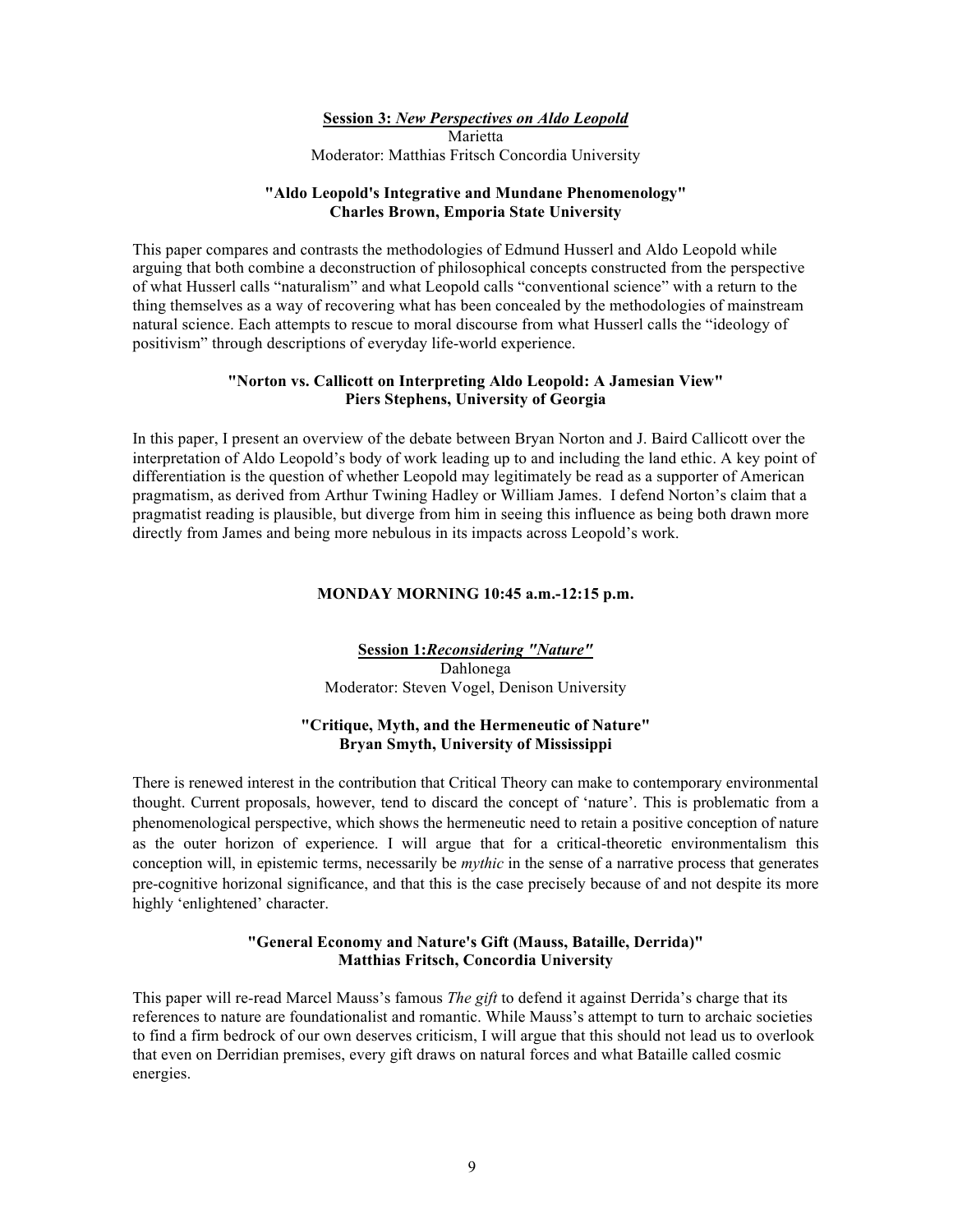# **"Cinema as EcoDharma: Spring, Summer, Fall, Winter...and Spring" William Edelglass, Marlboro College**

Kim Ki-Duk's film, *Spring, Summer, Fall, Winter, … and Spring*, is frequently read as an exemplar of eco-cinema. It is also often cited as a Buddhist movie, a kind of dharma teaching through film. I argue that Kim's film is indeed an excellent example of ecobuddhism. However, Kim's gorgeous and meditative film, in the end, is problematic in its implicit suggestion that a flourishing life is achieved through a nostalgic escape to a nature beyond history and culture.

# **Session 2: Panel on** *John P. Clark and The Impossible Community*

**Oglethorpe** Moderator: Barbara Muraca, Oregon State University

#### **"Social Ethos and Value The01y in John Clark's Ecocommunitarian Anarchism" Keith Peterson, Colby College**

This paper will consider the fruitful "four sphere" framework developed by John Clark in *The Impossible Community*. It affirms that his analytical distinction between social ideology, social imaginary, institutional structure, and social *ethos* is indeed a productive one. It isolates Clark's treatment of the sphere of the social *ethos*, the "most neglected" sphere of analysis among leftists, but the most indispensable for engaging behavioral and social change. Since clearly articulating value priorities is central to the latter, it argues that a more fully developed political ecological value theory than Clark offers is needed to better frame value-oriented social engagement and change.

#### **"Ecofeminist Political Philosophy and Clark's Impossible Community" Chaone Mallory, Villanova University**

This paper uses ecofeminist political philosophy as a lens to explore Clark's notions of community and political subjectivity. Clark's work presents a version of community and political life in which human relations with the more-than-human world are politically foregrounded. The paper asks whether the political subject that would be created through and with the "possible impossible" community could encompass a political subject-position for beings and entities in the more-than-human world. It also asks whether the core political concept of solidarity could be a trans-species political relation as well.

# **'"That which situates all situations': World, Ontology, and Realism at the Limits of The Impossible Community" Rick Elmore, Appalachian State University Response, John Clark, Loyola University (Emeritus)**

This paper explores Clark's Hegelian account of ontology in relation to recent continental accounts of realism and immanence in environmental philosophy. It argues that Clark's insistence on a nonuniversalizing ontological account of the world and community helpfully traces the limits of a realist account of the world and ontology, but may also succumb to the limitations of Hegel-inspired ontology, particularly insofar as it seems to risk the continuation of subtle forms of anthropocentric idealism.

#### **Session 3: Satellite Group Session:** *Society for Nature, Philosophy and Religion*

Marietta Moderator: James Hatley, Salisbury University

#### **''Nature as Created Order in The Brothers Karamazov" Bruce Foltz, Eckerd College**

**''Nature as a Manifestation of the Divine: The Divine Energies in Creation" David Bradshaw, University of Kentucky**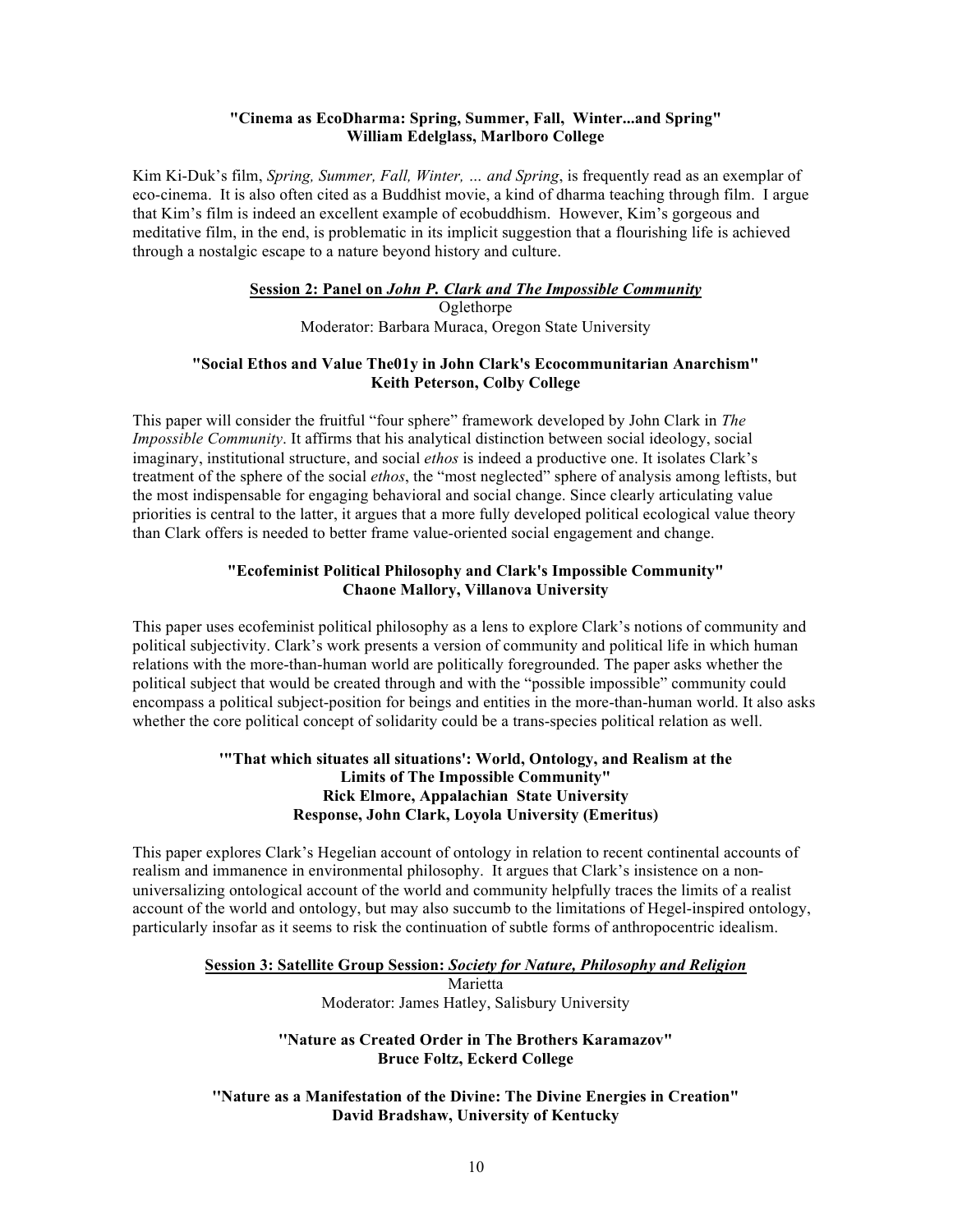#### **MONDAY AFTERNOON 1:45 p.m.-3:15 p.m.**

# **Session 1***: Ecology and Ethics*

Dahlonega Moderator: David Craig Alexander, University of Colorado (Denver)

#### **"Getting a Feel for Life: The Ethical Moment of a Subversive Subject" Jake Greear, Johns Hopkins University**

In 1964 Paul Sears dubbed ecology the "subversive subject," suggesting this branch of natural science has uniquely political implications. However, fifty years of ecological criticism have yielded diverse and divergent accounts of how, why, and whether ecology is politically subversive or ethically revolutionary. As a contribution to this conversation, this paper draws upon Michel Foucault's analysis of "alethurgic forms" to examine an often overlooked aspect of the politics of the natural sciences, concerning how the ecologically enlightened individual constitutes herself or himself as an ethical subject in relation to ecological truths.

#### **"The Concept of an Ecosystem" Darrell Arnold, St. Thomas University**

Talk of ecosystems is widespread. However, a clear analysis of the concept is rare. In this paper I discuss the origins and early use of the term and describe some of the key conceptual developments of it in ecosystems biology as well as extensions of the concept to social systems and ideas. I argue that the term is fruitfully used to refer to a complex physical system that has less cohesion than an organism, but more cohesion than a mere "aggregate." I further argue that greater clarity about this concept would benefit various "new materialists."

#### **"Is Hans Jonas an Ecological Thinker?" Bob Sandmeyer, University of Kentucky**

I hold that Hans Jonas fails to offer an explicit ecological understanding of living entities. In defending this thesis, I will, first, elucidate the conception of metabolism at the heart of his philosophy of life. Second, I will turn to a number of Jonas's shorter writings to highlight what Jonas, himself, felt to be the central contribution of this existential interpretation of biological facts. Third, I will argue that even though he advances an environmental ethic in his later years, he fails to develop the ecological implications of his earlier philosophy of the organism.

#### **Session 2:** *Plants and Animals* **Oglethorpe** Moderator: Piers Stephens, University of Georgia

# **"Synchronicity: An Ideal for an Interspecies Compositionist Ethics" Zachary Piso, Michigan State University**

Compositionists such as Bruno Latour and Antonio Negri have oriented ethical and political reflection to the temporality of agents' reshaping of the shared world. Whereas many ethical traditions attend to our spatial confrontation, compositionists understand these confrontations as inevitably arising from the different rates at which assemblages compose and decompose through their labor. Challenges in environmental ethics (invasive species, GMOs, geoengineering) suffer from contradictions if constrained to spatial confrontation, and I here motivate "synchronicity" to help navigate these problems. After fleshing out the ontology of synchronicity, I consider the advantages of the ideal for making sense of these environmental challenges.